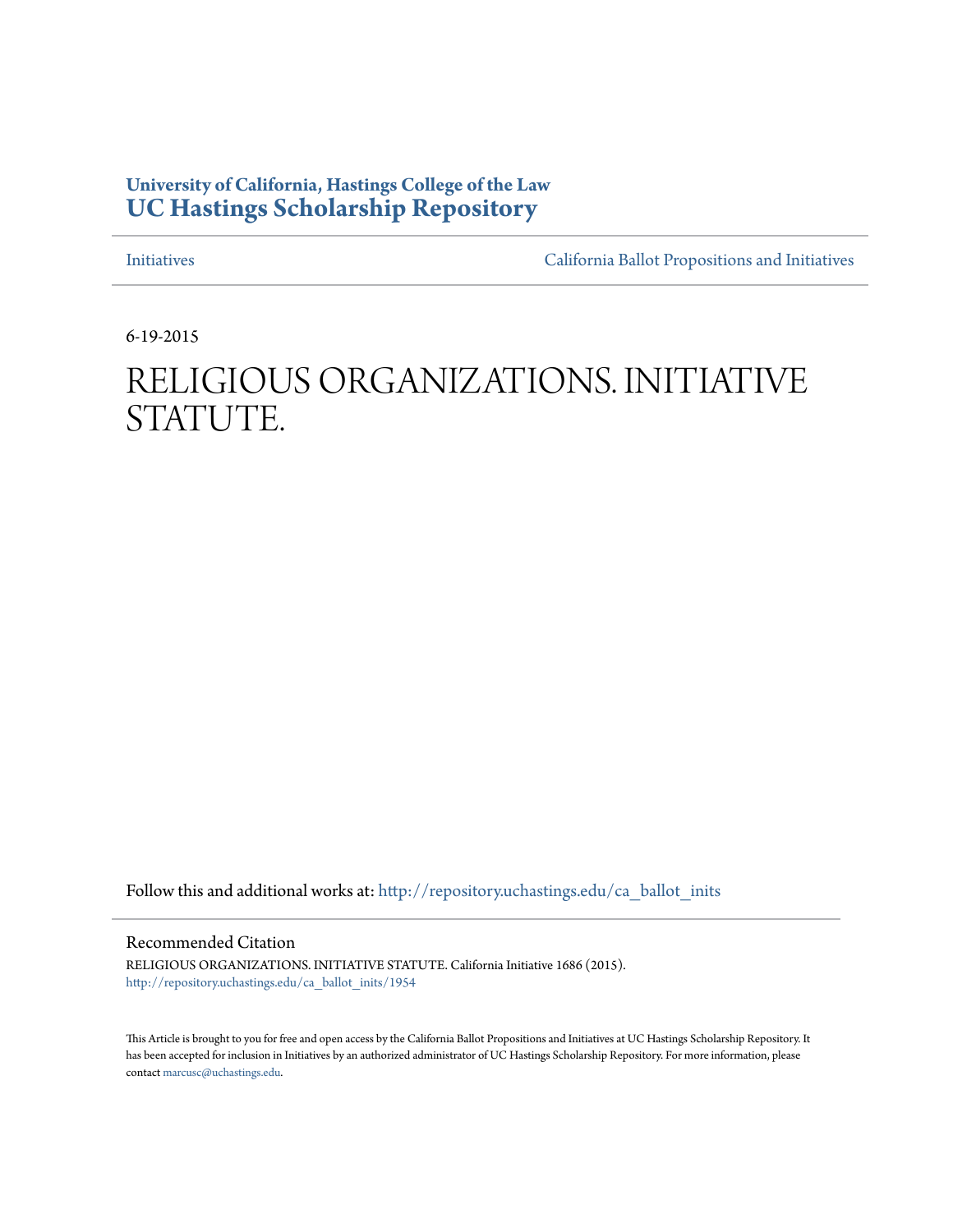**1** 5 - **0 0 2 3** 

April 13, 2015

 $\mathbf{\hat{U}}$ 

Initiative Coordinator

Office of the Attorney General

1300 I Street,  $17<sup>th</sup>$  Floor

Sacramento, California 95814

#### Enclosures:

1. The complete text of the proposed initiative measure ("The Conti Cobb Act of 2015")

2. Check for \$200 dollars payable to the State of California

3. Initiative certification

Please prepare the circulating title and summary of the chief purpose and points of the proposed measure and advise me of the same at the address given below.

Sipeerely, Jonathan D. Cobb

828 Weeks Street

East Palo Alto, CA 94303

**AEAEIAEO APR 2 1 2015** 

INITIATIVE COORDINATOR ATTORNEY GENERAL'S OFFICE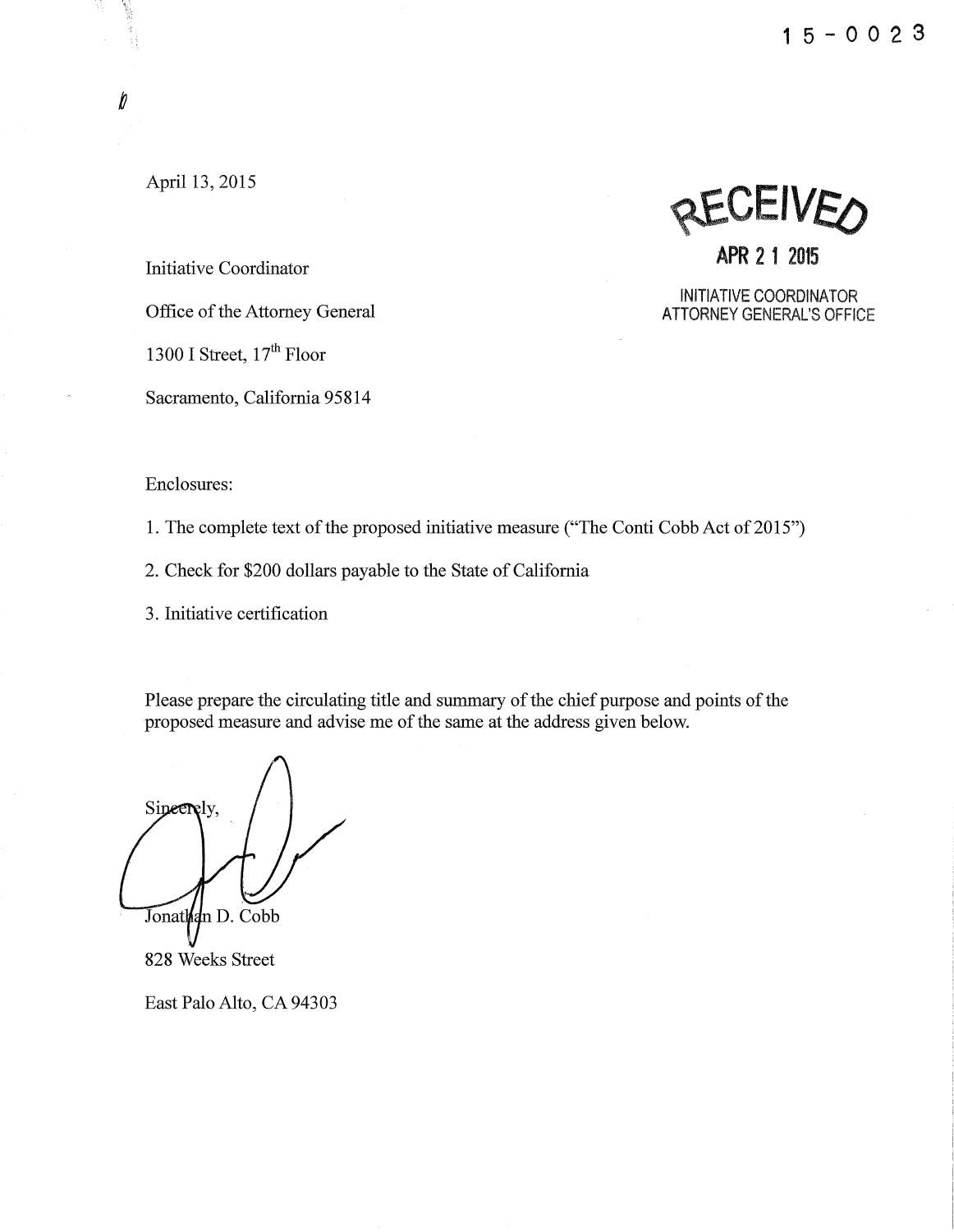#### **THE CONTI-COBB ACT**

### **18 U.S.C. § 1001. [n.1] SECTIONS 13.01-13.03 18 U.S. C § 2339A, B 18 U.S. Code § 1031, SECTION A1 18** U.S. **Code § 2261A**

a) Any religious organization found to be involved in criminal offenses shall not have the right to First Amendment protections. Ecclesiastical Privilege shall not shield any religious organization when alleged criminal acts have been committed. Furthermore, any religious organization accused of concealing or acting to suppress knowledge of any crime or criminal act, such as pedophilia, as in the case of Candace Conti v. Watchtower Bible Tract Society, et al, shall have its religious tax status rescinded.

b) Any religious organization, such as the Watchtower Bible and Tract Society of New York, who utilizes a "Theocratic Warfare" strategy in an effort to circumvent the revealing of a truth or material fact about any potential chargeable criminal offenses, will no longer be classified as a religious organization. As such, the religious tax exempt status should be rescinded. The strategy of so-called "Theocratic Warfare" utilized by Jehovah's Witnesses can only apply directly to religious doctrinal issues, not alleged criminal acts involving the Penal Code. Circumventing the truth, as specified in the above Penal Code statute is in and of itself a criminal act and fraud that shall not be protected by Ecclesiastical Privilege or the First Amendment.

c) Any religious organization that does not report any act that could be a chargeable offense under the Penal Code, immediately to the proper authorities without delay, shall lose its tax exempt status. The claim that, any matters of a criminal nature that may arise within a religious organization, are protected by either the confidentiality of a confession or by the claim of handling the matter "internally" amongst the religious leaders of said organization, is not valid. Alleged criminal acts, such as pedophilia and or fraud of any type, cannot be protected by Ecclesiastical Privilege. As criminal acts have nothing to do with religious doctrine.

d) Any person who is directed, influenced or persuaded either by duress or agreement by any other party within a religious organization, to provide false testimony during a legal judicial court proceeding with the intent to conceal facts of any kind, the religious organization that said party is a member of shall then lose their tax status and the protections afforded by the First Amendment. Concealment of a crime is of itself a criminal offense; said religious organization can no longer claim Ecclesiastical Privilege.

e) Any religious organization that is accused of criminal activity where any legal action is the result and who is not in compliance with court orders, subpoenas or gives false testimony, should then not be viewed as a religious organization but as a secular corporation acting to conceal material facts and as such, should lose its religious tax exempt status and the protections afforded under the First Amendment.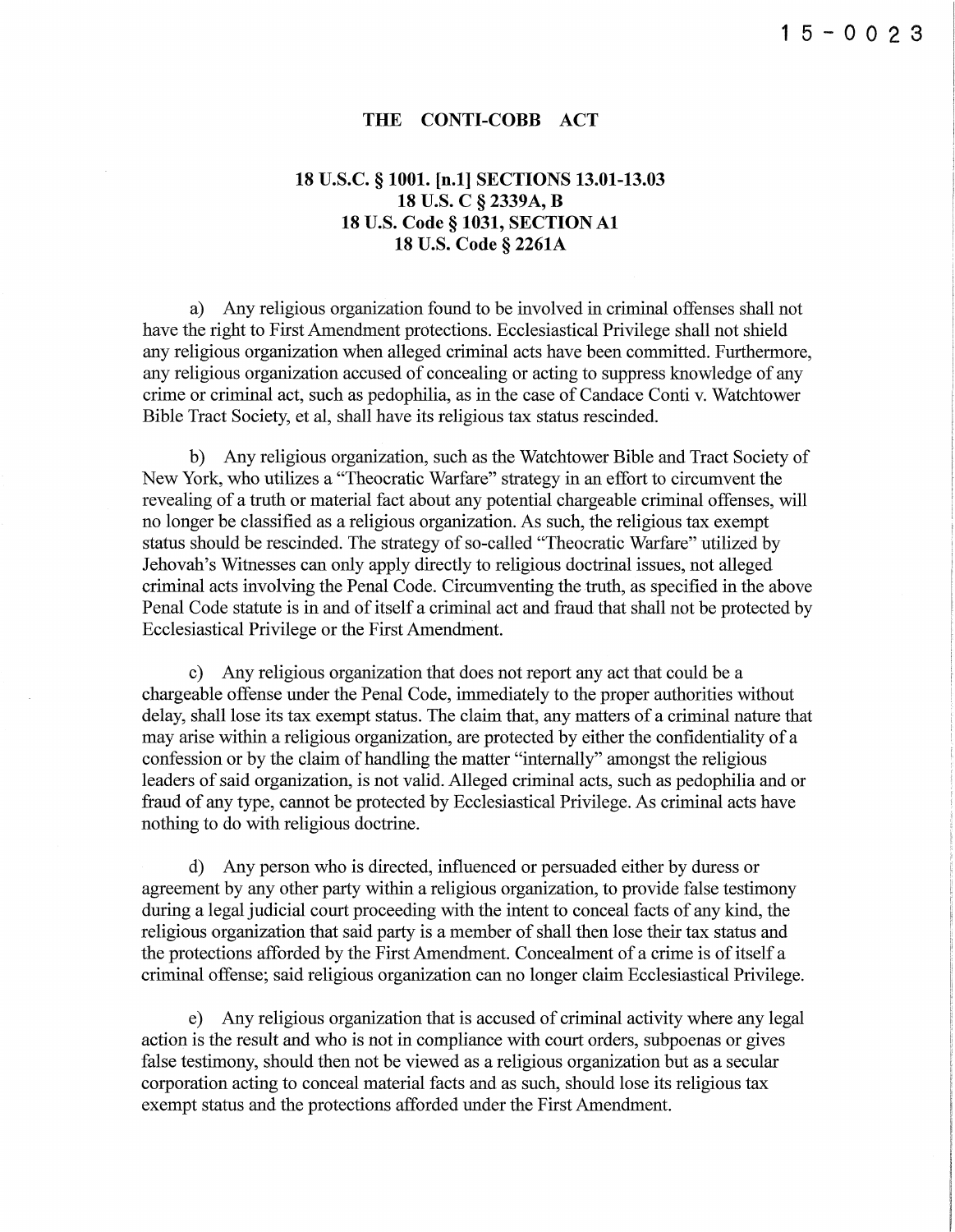f) Any religious organization, such as Scientology, that seeks to use surveillance, either electronic or otherwise or by third party or stalking, slander and or smear campaigns to intimidate and color the character of a member or cause duress, in an attempt to prevent any legal action or the exposure of internal policies or anything the religious organization has sought to conceal regarding possible criminal offenses, that organization should have its tax status rescinded and no longer have the protections of the First Amendment.

g) Any religious organization that lobbies political figures or governmental agencies, either by third party, proxy or utilizing outside paid or unpaid lobbyist to further their interest, whether political or not, can no longer be viewed as a religious entity. As such, said religious organization should have its tax status rescinded based on the First Amendment of the Constitution of the United States as obtaining political influence conflicts with the very nature of the First Amendment.

h) Any individuals proven to be in association with a specific mosque, synagogue, temple or any other type of religious organization that are later detained while trying to enter third party countries to join extremist terrorist groups, aid or provide material support in any way, that said mosque, temple, church and or synagogue shall then not be seen as a center for religious teachings but as a center for recruitment and or radicalization by association. As such, they shall no longer qualify for the protections that are afforded religious groups under the First Amendment and shall have its tax status rescinded.

i) This law is effective immediately and shall not be rendered ineffective nor invalidated by any court, state or federal, until heard by a quorum of the Supreme Court of California consisting only of judges who have no religious affiliations of any type nor any previous dealings with the above mentioned religious organizations.

j) These new laws shall be known as "The Conti Cobb Act" and be numbered appropriately in the California Penal Code. The text shall be prominently posted in every public office throughout the state. All laws in conflict with this law are to that extent ·invalid.